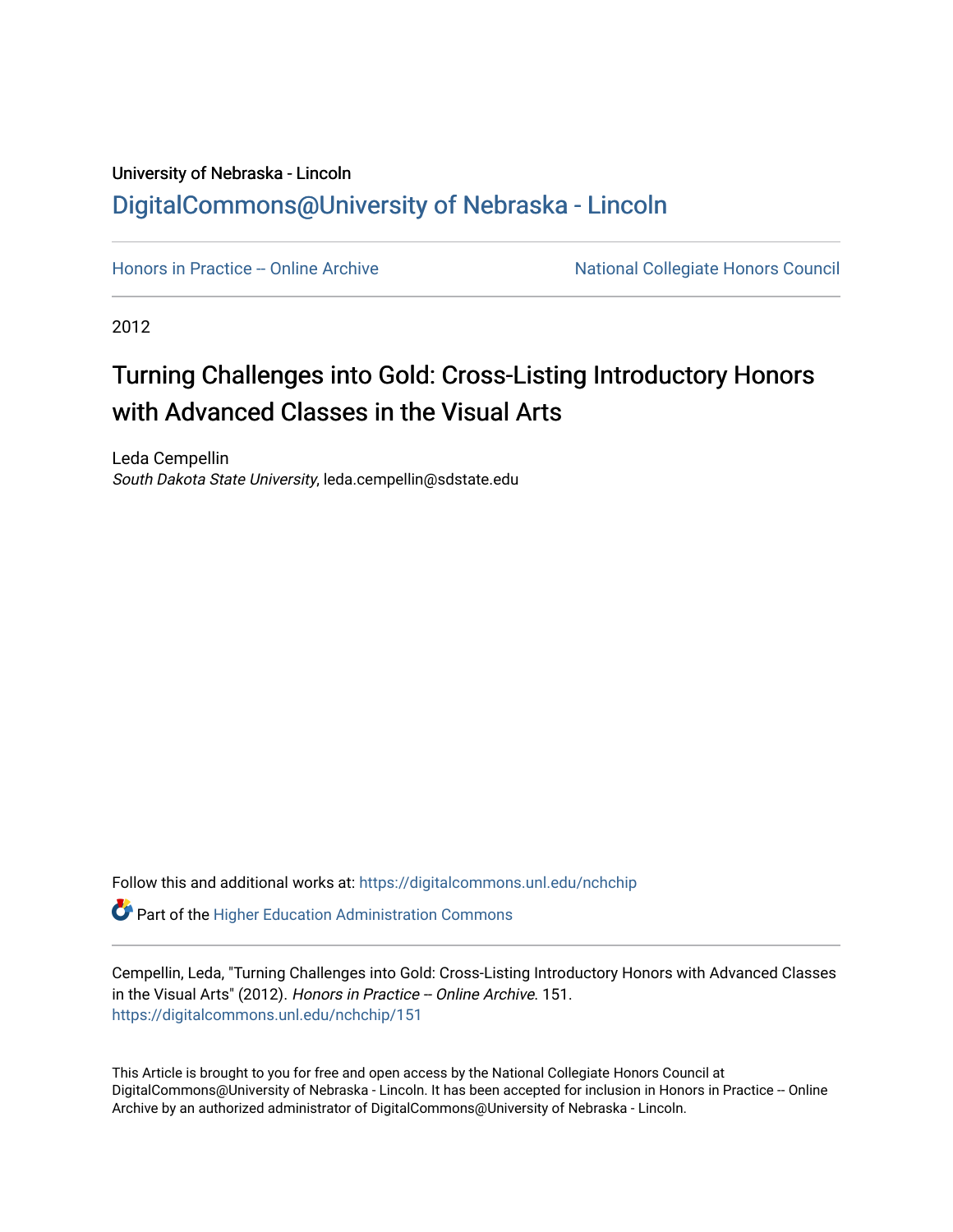# **Turning Challenges into Gold: Cross-Listing Introductory Honors with Advanced Classes in the Visual Arts**

#### **LEDA CEMPELLIN**

**SOUTH DAKOTA STATE UNIVERSITY**

## **INTRODUCTION**

Im Lacey has offered an insight on the benefits of challenging courses for hon-<br>Jors students: he prefers to think of an honors course not as a highly special-I im Lacey has offered an insight on the benefits of challenging courses for honized, intensive-writing, and discipline-specific academic course but as the ideal general education course: "The courses themselves, I believe, should be challenging, different, and fun for instructors and students alike. When possible, they should be team taught and interdisciplinary; they should involve off-campus activities; and, instead of papers and exams, they should feature projects, preferably in teams" (79). During the early planning stages of the new course called *Museum Experience* at South Dakota State University, the faculty member serving as project director had all these components in mind. While this course was specific to the honors college and institutional context of SDSU, its conception, development, and implementation offer an example of how an honors course can evolve from the merger of national ideals with local needs.

## **BACKGROUND: TAKING ON A NEW CHALLENGE**

The honors college at South Dakota State University (a public land-grant institution of almost 13,000 students) is well integrated with numerous departments and programs. Currently including over 350 students and still expanding, the honors college offers general education courses, interdisciplinary colloquia, and contracted upper-division classes that integrate the regular course content with opportunities for research, service, leadership, and travel. In order to graduate with honors college distinction, students entering the college must complete fifteen credits of honors general education (lower-division) courses, which are offered in collaboration with the respective departments, in addition to three to six upper-division credits within the students' chosen major, three to six credits of honors colloquia, and three credits of research-driven honors independent study under supervision of a faculty mentor.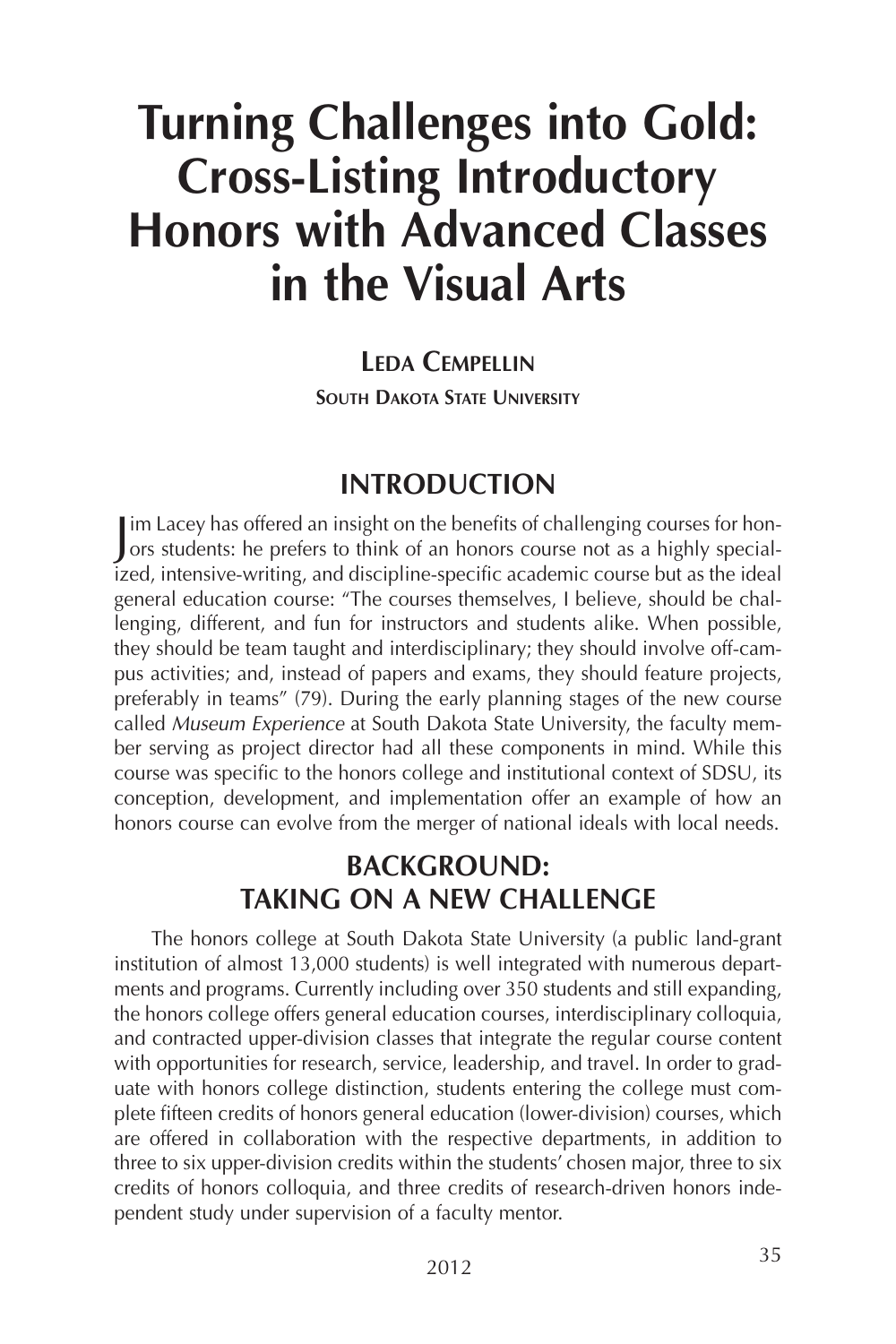#### TURNING CHALLENGES INTO GOLD

In addition to regular offerings of art appreciation classes in large-size classroom settings and online, the Department of Visual Arts at South Dakota State University periodically offers a small-size class specifically for honors students. Art Appreciation is an introductory theoretical course at the lower-division level, aimed at teaching students how to look at art. Like the regular art appreciation courses, the honors section fulfills a general education requirement for graduation and does not have any prerequisites; therefore, it can be taken by any honors students, regardless of their chosen major. Aligned with the vision of the honors dean, Timothy Nichols, that "Honors is an enriched, challenging, personalized pathway that allows talented, motivated students in any major to make the most of their academic experience at SDSU" <http://www.sdstate.edu/honors/deans-welcome.cfm>, the honors art appreciation course strives to push both students and faculty outside their comfort zones. In the words of Alexander Werth, faculty members involved in teaching honors courses in general have the unique opportunity "to explore new pedagogical strategies and settings" (44).

The honors art appreciation section, scheduled for spring 2011, was facing a challenge in the estimated enrollment number. A mutual desire to accommodate those honors students that were choosing a course in the visual arts activated a constructive dialogue between the dean of the honors college, the head of the visual arts department, and the honors art history faculty, culminating in the decision to take on an outstanding challenge by cross-listing the 100-level honors art appreciation course with a new 400-level special topic course in the visual arts. The cross-listed section was initially conceived as a one-time occurrence to solve a temporary issue. The title *Museum Experience* chosen for the new course would allow the instructor ample margins for creative logistic solutions within course planning, at the same time providing a unique experience to the cross-listed honors students.

The instructor of the new course, a notorious risk-taker in undergraduate research with a recent record of co-curatorial experiences in collaboration with the South Dakota Art Museum, enthusiastically embraced this challenge as an opportunity for development in the area of museum studies, new to our visual arts program.

#### **EARLY HONORS AND MATURE ART/GRAPHIC DESIGN STUDENTS: BENEFITS AND CHALLENGES OF CROSS-LISTING**

The newly created cross-listed class included two diverse groups of students. The first group was composed of five honors students seeking to satisfy a general education requirement for their lower-division honors courses required for graduation with honors college distinction. Most of them were unfamiliar with the museum world and art in general. However, honors students are "generally the brightest and most able, the hardest-working and most highly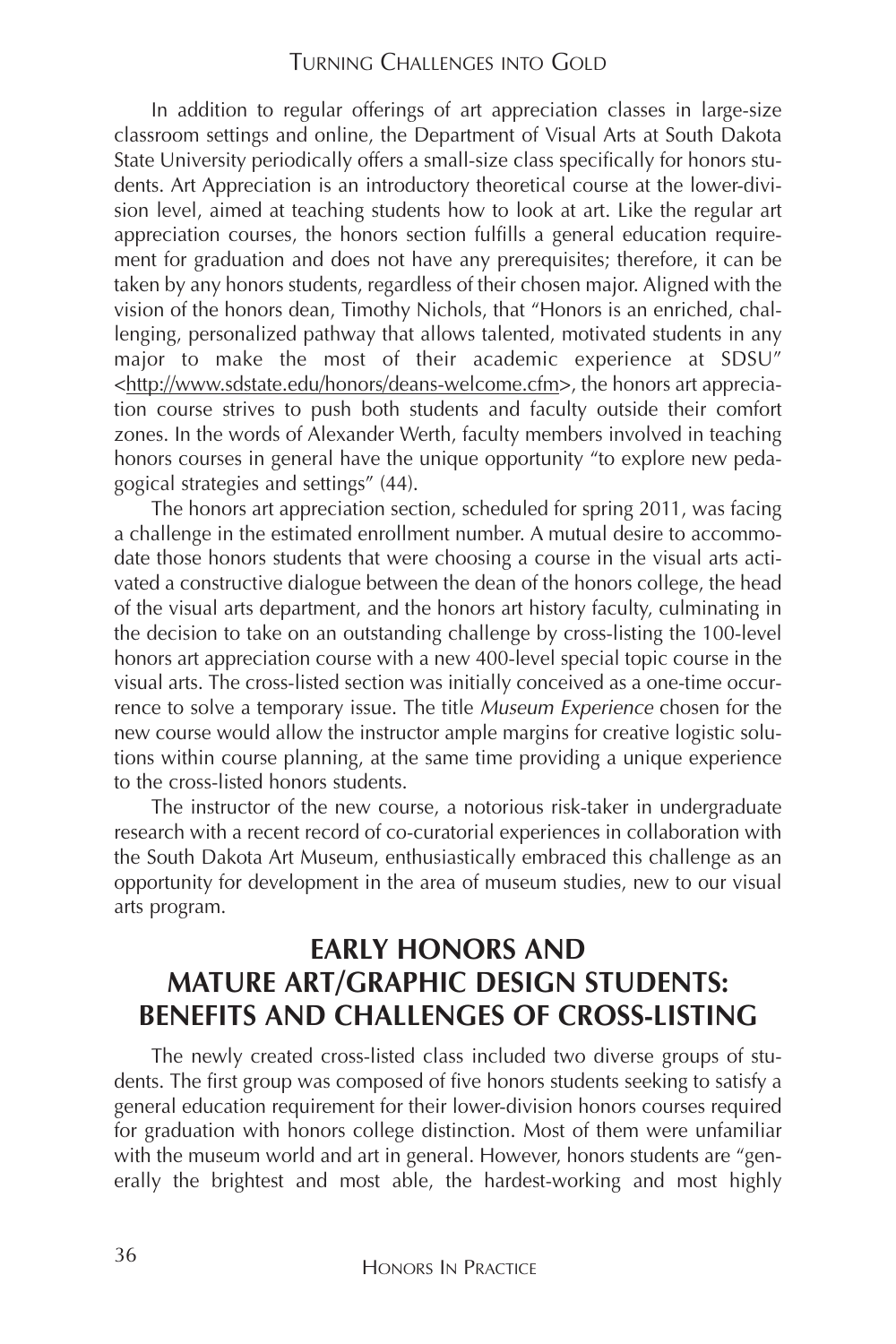motivated" (Werth 43–44); a combination of these factors constitutes a good promise of successful completion and positive outcomes for new risk-taking enterprises.

The other group of nine students, who enrolled in the special topics class Museum Experience, mostly comprised upper-division students from our visual arts department (fine arts, graphic design, and art education), who chose this course as an elective. Before the semester began, the course instructor made several visits to art and graphic design classes within the department to promote the new spring course, emphasizing that students enrolling in this course would have a unique opportunity to get acquainted with the art museum's professional dynamics 'behind the scenes' and to learn about career opportunities that are not explored within our regular program. The class effectively attracted skilled, ambitious, and creative achievers who were motivated by both the novelty of the course and the opportunity to expand their knowledge on museum-related careers.

Once the new topics course was identified as involving a close collaboration with the art museum, some major challenges surfaced related to the composition of the cross-listed section and the diverse academic needs. The first challenge was to accommodate the needs of both academically precocious lower-division honors students and upper-division students in the visual arts, whose problem-solving skills have been nurtured by years of practice within a studio environment.

Honors students first needed to learn those basic visual elements and principles of design that constitute a major goal of an art appreciation course; such information would be redundant for upper-division art and graphic design students, who had taken an art appreciation course years before, had heard about these elements over and over again in their other visual arts core courses, and had learned how to apply them in real-life situations such as their own painting or graphic design work. A few intensive lectures on art appreciation theory were scheduled during the first weeks of the semester so that honors students could rapidly catch up with some basic elements necessary to talk and write about art. The challenge was to make advanced visual arts students understand that some initial redundancy was necessary for the two classes to work successfully on a new project together and to trust that honors students would compensate by contributing their scholarly skills later on. This challenge was exacerbated by that fact that our visual arts students are not very familiar with the honors college. A 2009 study by Beata M. Jones and Peggy W. Watson indicates the gap between honors and academically specialized students: "These [latter] students often choose pragmatic approaches to their university education, enrolling in courses that directly relate to their professions rather than the liberal-arts courses that are the staple of university honors programs' offerings" (53).

The second challenge was to prevent honors students from being intimidated and dropping the class; a climate of reciprocal trust was essential so that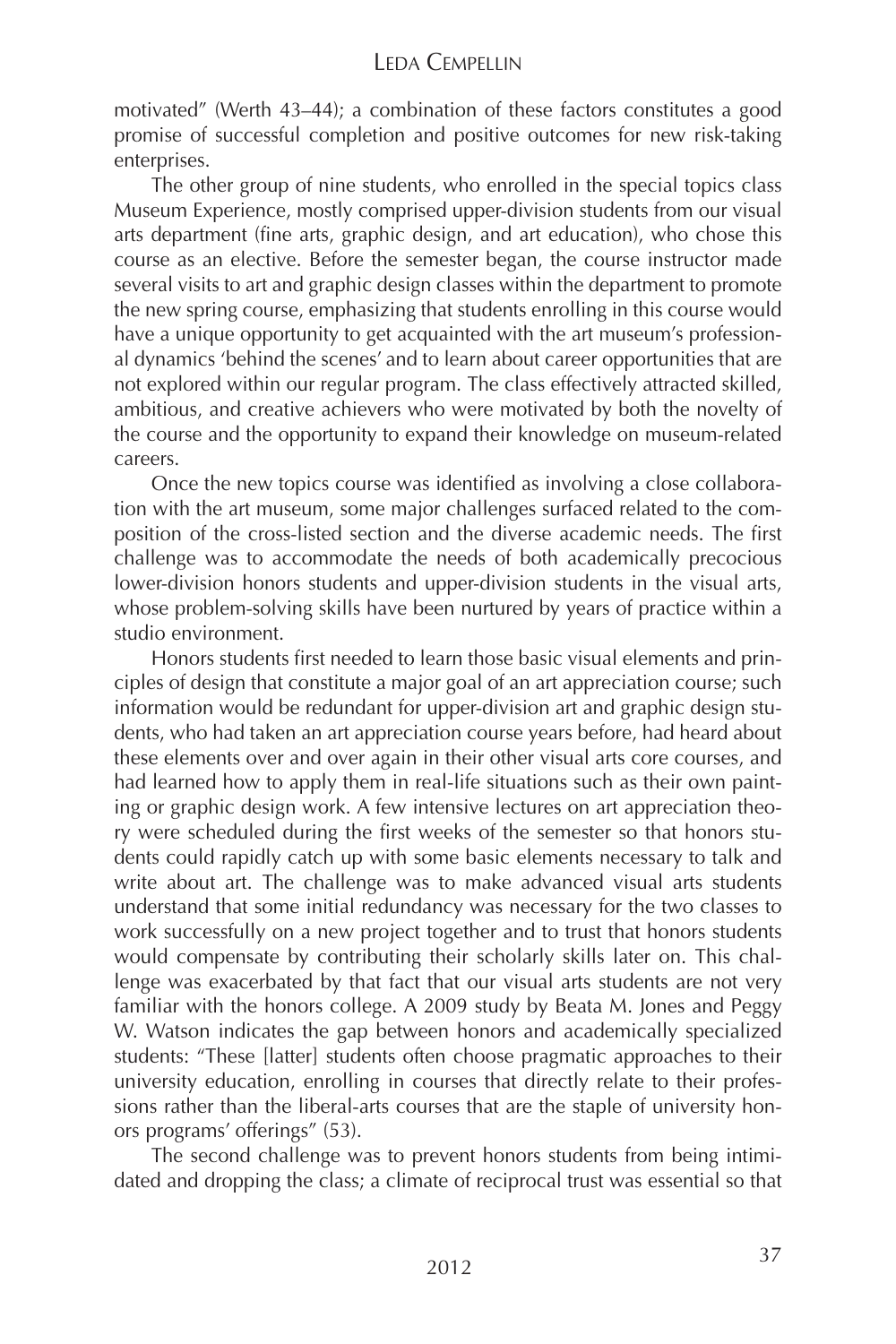students felt they would successfully get through a course structure that was complex and multilayered, knowing that the many pieces of the puzzle would give a clear picture only later in the semester.

In approaching these two unavoidable challenges, the instructor focused on combining diverse strengths, envisioning a set of common goals that required different skills from each of the student groups or both. The course would rotate around basic elements from three disciplines: art appreciation; art history and criticism; and museum studies. Through art appreciation lectures and class discussions, honors students would learn how to give a meaningful interpretation of an artwork by analyzing the choice, arrangement, and intrinsic dynamics of the visual elements line, space, light, and color as well as their correlation to the design principles of unity and variety, emphasis and subordination, scale and proportion.

Another component of the course included selected basic readings in museum studies, aimed at arousing discussions on the diversification of roles and responsibilities within the museum profession, the process of exhibition development, typologies of space layout, conservation challenges for contemporary ephemeral artworks, different categories of museum visitors, and the differentiated marketing strategies used to target one category or the other. Classroom lectures and discussions on theoretical aspects of art appreciation and museum studies alternated with local tours to the South Dakota Art Museum and meetings with the museum staff members so that students could learn about the museum as a whole and curatorial practices.

## **FROM THEORY TO PRACTICE THROUGH A SERVICE-LEARNING PROJECT: MENTORING HONORS STUDENTS WHO BECOME MENTORS THEMSELVES**

In order to make sense of the diverse components of this course through application to a real-life situation, the instructor, in dialogue with the art museum's curator, envisioned a service-learning project aimed at producing a catalogue to accompany an exhibition planned for the month of April at the South Dakota Art Museum. With the title *Lynn Thorpe—Earth and Sky*, this special feature-exhibition of an artist resident in Rapid City was part of the South Dakota Artist Series.

All students in the cross-listed course were involved in writing and designing the catalogue. Visual arts students from the special topics class Museum Experience worked on the project as their primary class requirement. The project was also mandatory for honors students as an opportunity to learn art appreciation differently than in a regular course. Additionally, students were required to give a guided tour of the exhibit at the end of the semester.

At the beginning of the semester, the instructor applied for and was awarded a service-learning mini-grant by the Teaching Learning Center, aimed at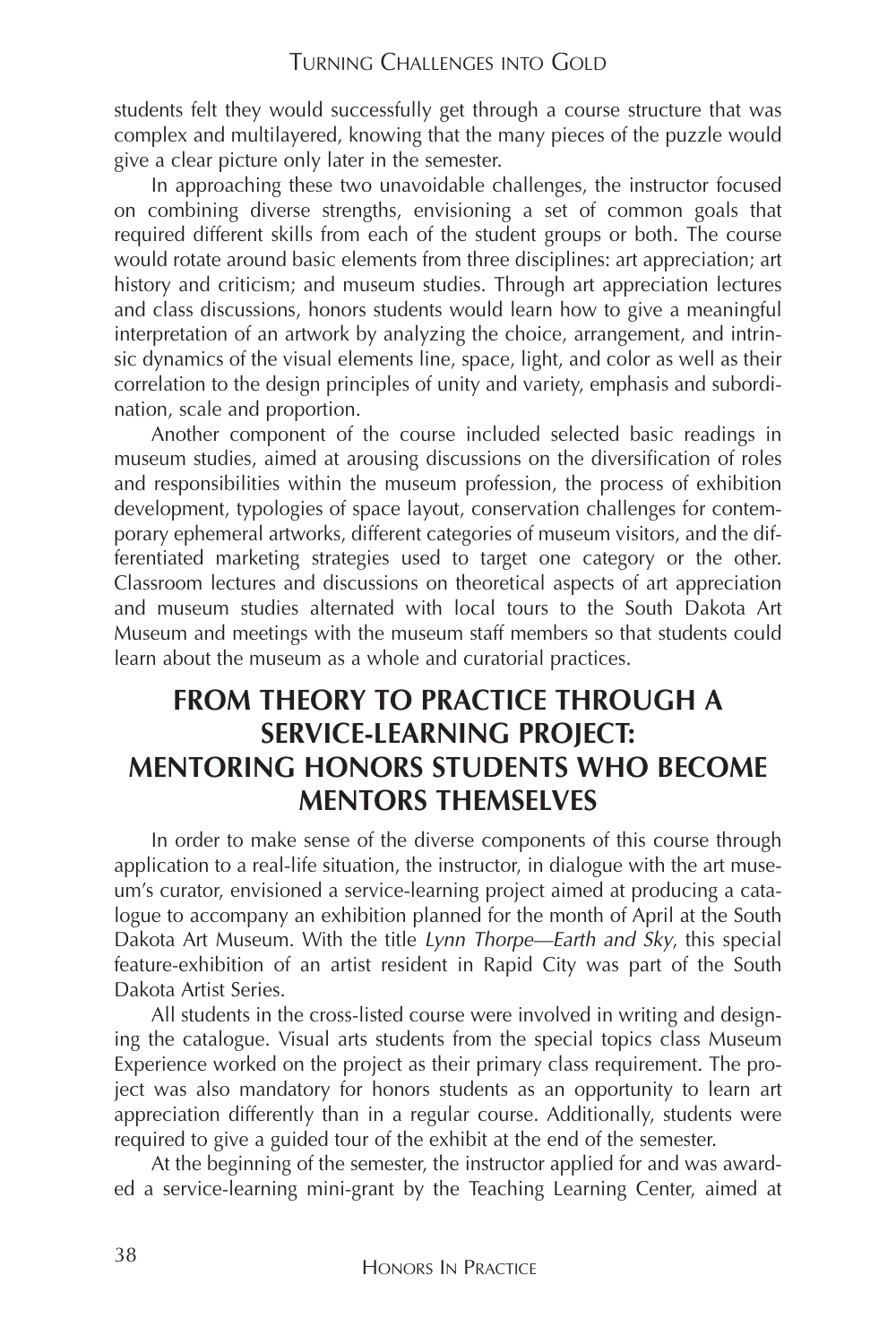#### LEDA CEMPELLIN

covering the publication of a small edition of the catalogue. Students received copies of the catalogue for inclusion in their professional portfolios.

All honors and visual arts students were required to write a small paper as their individual contribution to the catalogue essay, each focusing on the analysis of two or three selected images of Lynn Thorpe's work in the exhibition and comparing them with the work of one major modern artist. The instructor provided a list of plausible influences, along with a draft bibliography, as part of the initial orientation for the project. She later edited the catalogue essay by collecting the individual papers, grouping them according to the reference artists chosen, and selecting some parts to combine into four longer essays framed by an introduction and a conclusion. Students observed the progressive growth of the project from their brief individual papers to a larger and complex essay, an invaluable lesson for honors students as they saw how writing projects can grow from small pieces into an ambitious structure resembling a book.

Within the cross-listed class, four advanced graphic design students, endowed with a strong level of self-confidence and determination, chose to take on the challenge of designing the catalogue. The class was divided into four layout teams, each assigned to one graphic design student who served as layout project manager. Each team proposed a competitive layout for the catalogue. The catalogue layouts underwent jurying by two museum staff members and one graphic design teacher designated by the project director. The winning catalogue was published with the mini-grant funds.

Opposite to the individual approach required by the catalogue essays, the competitive layouts were team efforts. The role of honors students in these tasks was to observe and provide input in team discussions while the responsibility for successfully completing the task fell on the four advanced graphic design students. Honors students had the golden opportunity to observe the process of developing a discipline-specific project, with the visual arts students serving as mentors. During one class session, the advanced graphic design students started the project in Photoshop of InDesign in front of their teams while honors students took part in discussions of, for instance, what image to choose for the cover of the catalogue. When the four layouts were completed, the instructor required each project manager to give a class presentation of his/her layout project, explaining the vision and rationale behind all the major choices, e.g., the image for the cover, the typography, and the distribution of images within the text. Another layer of mentorship was added in the following days when one of the layouts' co-jurors, a senior graphic design professor, visited the class twice and performed two single-blind peer-review sessions, sharing his professional expertise through extensive suggestions for further improvement.

Through this multi-step feedback process, honors students observed several layers of professionalism within one discipline, learning the invaluable and humbling lesson that professional growth is virtually unlimited. As Jay Freyman wrote, "Honors students have an *interest* in learning, which they see both as an ongoing process and as an end in itself, not merely as a means to something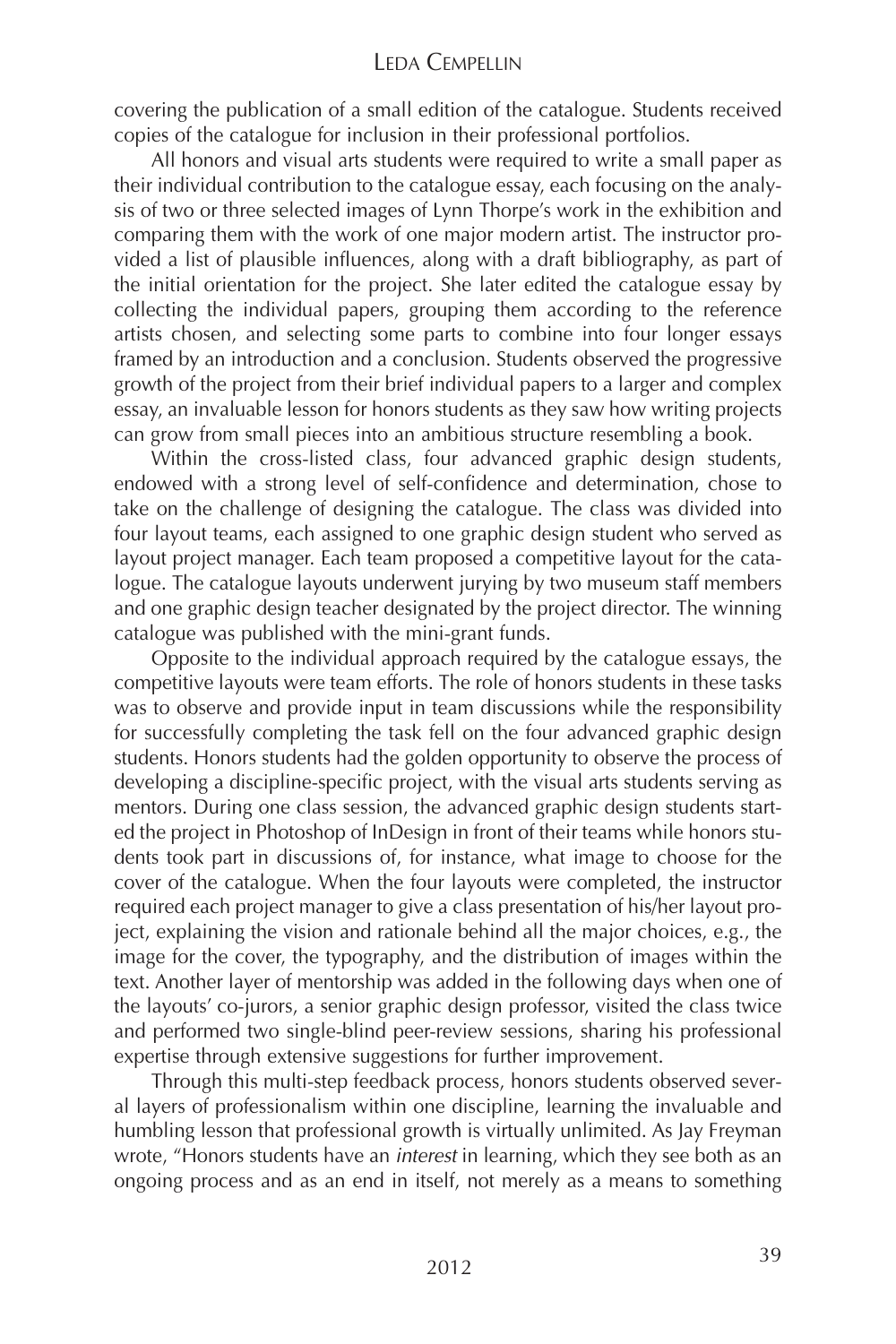else" (25). The intrinsic complexity of this cross-listed course aimed at nourishing this professional attitude in multiple forms.

The exhibition preparation and catalogue project were occurring at the same time, so lectures and activities were alternating throughout some crucial periods of the semester. Everyone in the class was a learner, even the instructor. By working closely with professionals in other fields, faculty members teaching honors courses have "the opportunity to learn and practice new pedagogical methods" (Werth 45), further enriching their professional skills. The instructor learned as much as the students did when the museum curator visited the class to show the "virtual exhibition layout"—i.e., the placement of all the illustrations from Lynn Thorpe's work on walls designed on the computer to preview the exhibition and finalize the layout settings. The curator showed three possible layouts to the class: one with each wall featuring all the paintings in either horizontal or vertical format; one with the paintings arranged on the walls according to alternating horizontal and vertical shapes; and finally one in which each wall featured two horizontal paintings on the external borders and two vertical ones together in the middle or vice versa. The curator then asked students to provide feedback on the three layouts, saying which one they preferred and by providing a rationale. This exercise allowed honors students, who were learning about the arrangement of shapes and colors within one painting, to imagine the entire wall as a *gestalt,* analyzing how four artworks placed on a wall affected each other in the same terms of shapes and color. The curator's idea of presenting three possible real-life scenarios from which to choose was an important pedagogical strategy for the instructor to observe, and it evoked a great class discussion.

Art appreciation courses are particularly suitable for combining theory and practice through various and diverse activities. In 2007, Joe Thomas of Clarion University of Pennsylvania reported his experience with an honors introductory class to the visual arts titled *Art and Imagination*. In this course, he alternated the traditional study of visual elements and principles of design with such diverse outcomes as a written analysis of an artwork found on campus; a written exhibition review modeled on major art magazines found in the library; visits to the university's art gallery and to department studios; and hands-on experiences such as creative drawing assignments followed by exhibition of the best work produced during the semester (Register, Bullington, and Thomas 37–44). Having honors students in Art and Imagination, initially unfamiliar with art practices, produce artworks in class and then see them featured in an exhibition produced an effect like that for honors students in Museum Experience, who could see their essays shaped into an artistic layout and then published.

An interesting consequence of this class was that, at the end of the semester, honors students had naturally developed mentoring abilities. During the last week of class, all the students gave a tour of the exhibition to a scheduled group composed of high school students from North Dakota. After the tour, honors students asked the high school students questions about their future career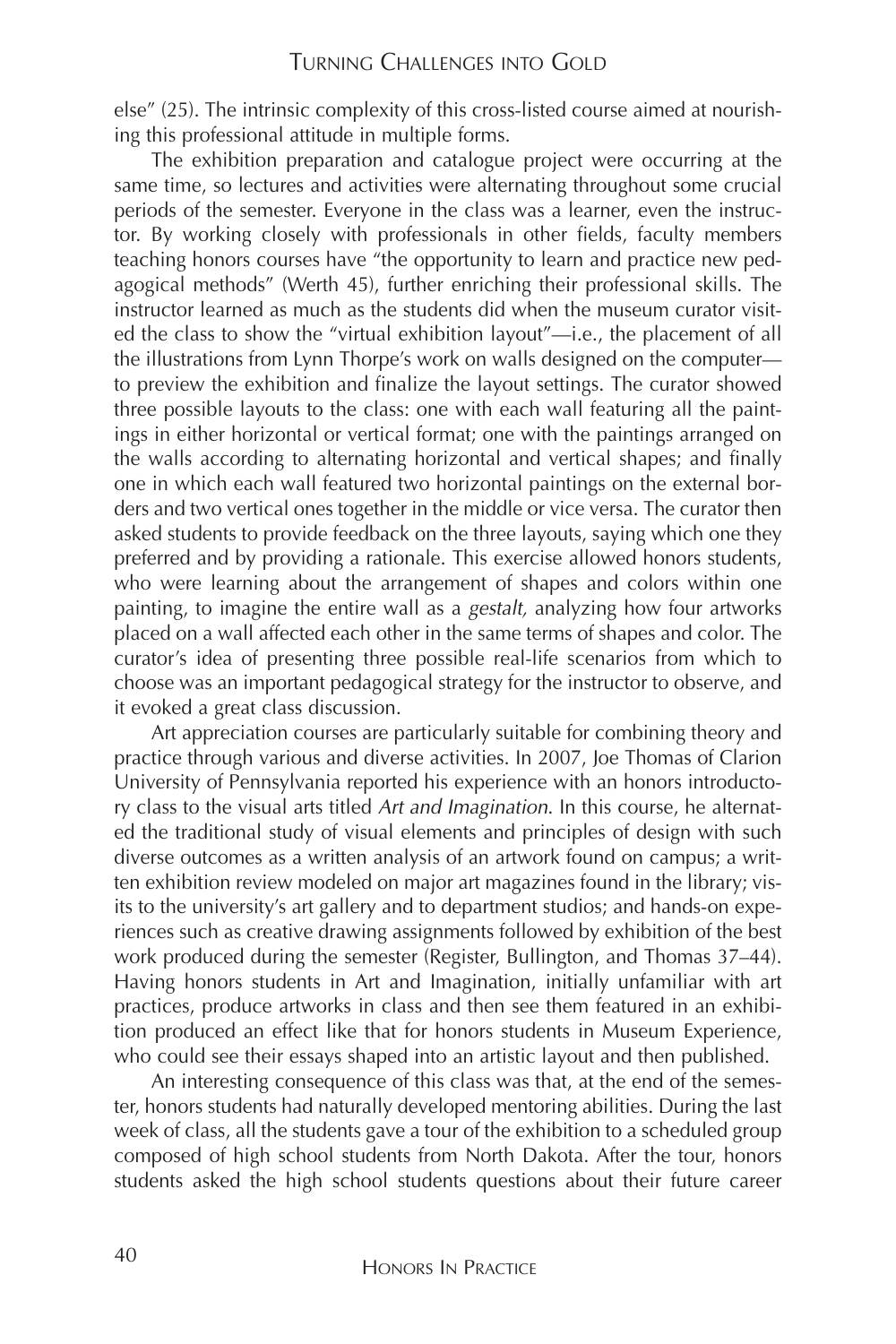#### LEDA CEMPELLIN

goals and then explained the special opportunities offered by SDSU's honors college, including this museum course.

## **CONCLUSION**

In informal and anonymous evaluations of the course, some honors students expressed their initial concern about the novelty of the class and about the essay-writing project, fearing that they did not have enough competence to write in a discipline that was completely new to them. Some students also expressed concerns about the exhibition tour because it involved a certain amount of improvisation.

Another challenge that some of the honors students perceived related to anxieties about changes in the syllabus, but they were able to adapt fairly well to the inevitable fluctuations in a course like this because, as one student wrote, "we were given enough notice to adjust and prepare." Honors students, who are used to high organizational levels, were approaching a complex project that involved a number of different components and constituencies. Even though the activities were planned in advance and well scheduled, the instructor had to maintain flexibility. With a complex set of circumstances organically evolving throughout the semester, rapid changes and adaptations were necessary in order to make the most of each day. By observing the implementation of the course schedule through a good balance between organization and flexibility, honors students received training on one of the essential qualities that Jay Freyman lists as paramount to being a successful honors student: "*Patience*— An honors student should have the patience to defer, if need be, the satisfaction of wants and the patience, at all times, to listen to and to consider seriously all sides of an issue" (26). This skill allowed honors students to make sense of evolving situations, unexpected changes and incoming challenges. Despite the challenges, the honors students unanimously praised the course, understanding the combination of theory and practice provided by class lectures and assigned readings that alternated with outside-class activities at the art museum and direct involvement in a museum activity through the exhibition catalogue.

Honors students also praised as "good learning opportunities" the mentorship experiences provided by the combination of the two classes and by the exhibition layout team project. One honors student appreciated the opportunity to provide input on the best exhibition layout, and all the honors students were particularly proud of the scholarly work they accomplished on the catalogue: one wrote, "Having my name in a printed piece—wow." In the end, honors students thoroughly enjoyed the experience, as evidenced by these comments: "I'm not sure I would have learned the same thing in a regular art appreciation class" and "We accomplished a lot this semester. It felt a little rushed at times, but we made it and learned *a lot*."

The course also received enthusiastic responses from the dean of the honors college, the head of the visual arts department, the art museum staff members, the teaching learning center, and the artist Lynn Thorpe. Two visual arts